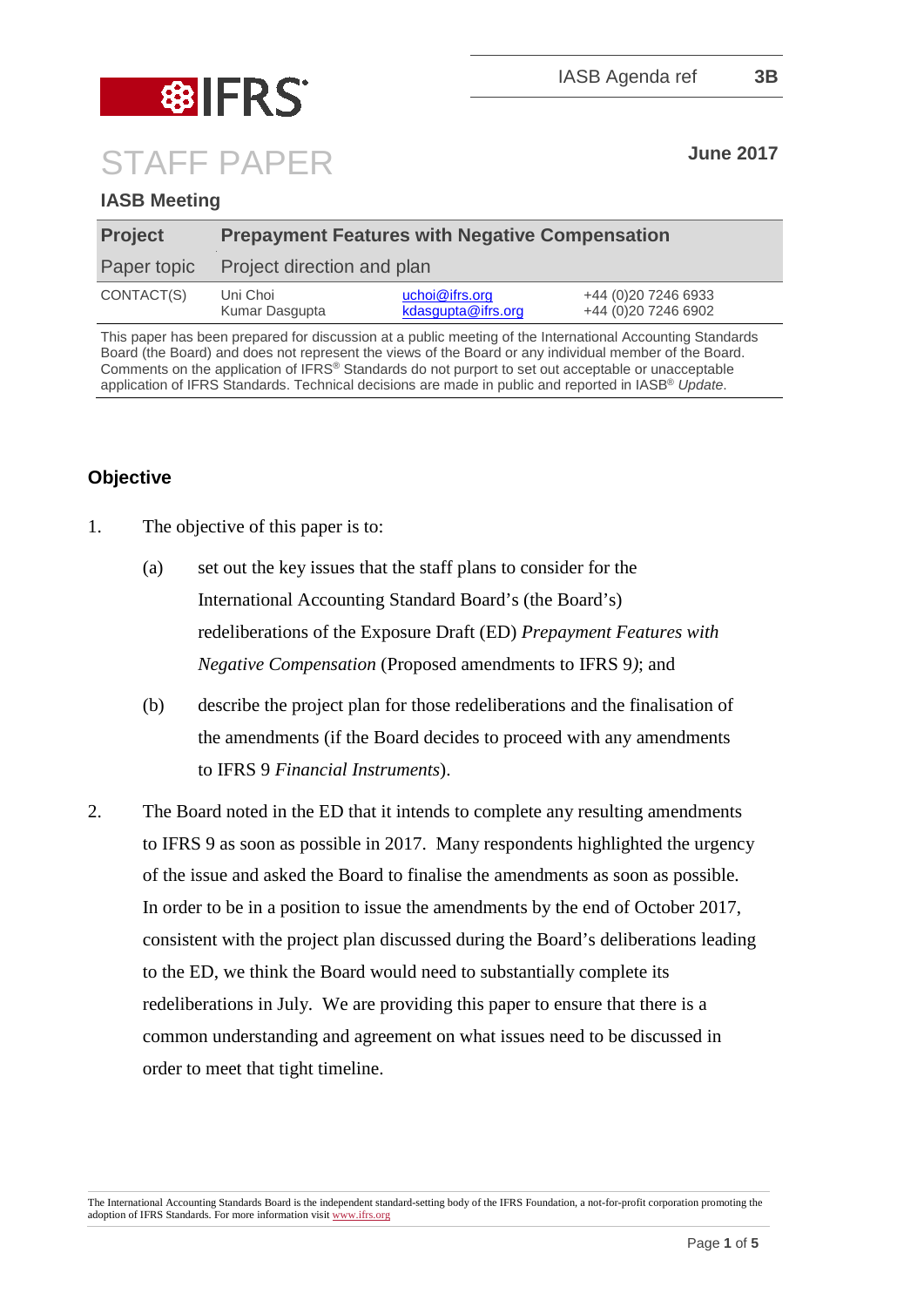#### **Key issues to be discussed**

- 3. Based on the comment letter analysis as summarised in Agenda Paper 3A, the staff intends to analyse the following issues so that they can be discussed at the July board meeting:
	- (a) Two eligibility conditions (paragraphs 4—9)
	- (b) Effective date (paragraphs 10—11) and
	- (c) Transition (paragraphs 12—14)

#### *Two eligibility conditions*

- 4. The ED proposed that a prepayable financial asset that would otherwise have contractual cash flows that are solely payments of principal and interest but does not meet that condition only as a result of the prepayment feature would be eligible to be measured at amortised cost or at fair value through other comprehensive income (FVOCI), subject to the assessment of the business model, if the following two conditions are met:
	- (a) the prepayment amount is inconsistent with paragraph B4.1.11(b) of IFRS 9 only because the party that chooses to terminate the contract early (or otherwise causes the early termination to occur) may *receive* reasonable additional compensation for doing so (hereafter called the first eligibility condition); and
	- (b) when the entity initially recognises the financial asset, the fair value of the prepayment features is insignificant (hereafter called the second eligibility condition).
- 5. Nearly all respondents agreed with the first eligibility condition. However, many respondents expressed the view that the Basis for Conclusions on the ED seems to interpret or provide additional guidance on some of the existing requirements in IFRS 9; in particular, the meaning of 'reasonable compensation for the early termination of the contract'. Specifically, these concerns were raised in the context of the discussion in the Basis for Conclusions about the classification of instruments that are prepayable at their current fair value and instruments that are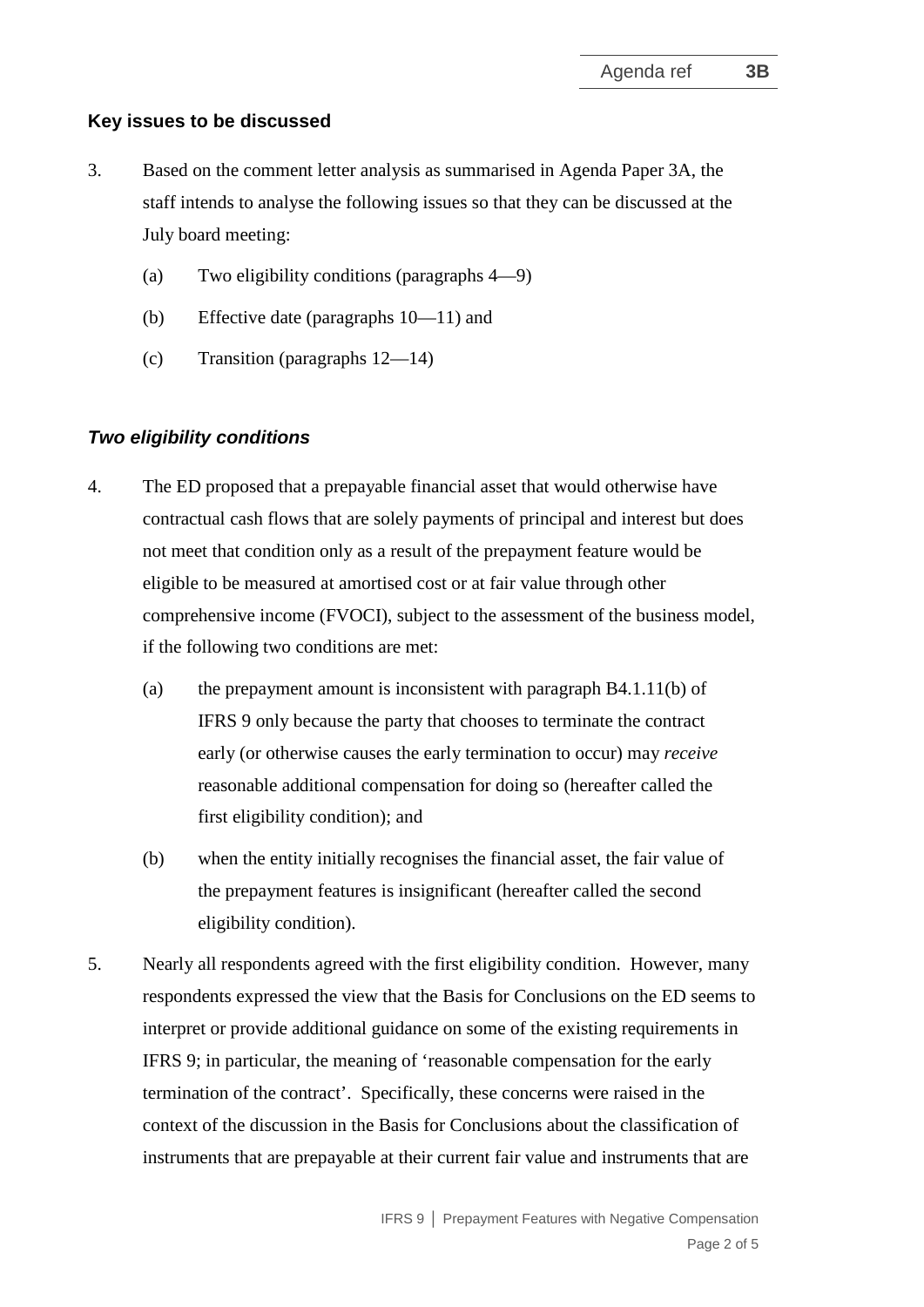prepayable at an amount that includes the fair value cost to terminate an associated hedging instrument.

- 6. Respondents expressed mixed views about the second eligibility condition. Many respondents disagreed with it and, as described in Agenda Paper 3A, they expressed various views and concerns.
- 7. In addition, many respondents disagreed with the observation in the Basis for Conclusions on the ED about the interaction between the existing exception in paragraph B4.1.12 of IFRS (ie for particular financial assets that are acquired at a premium or a discount but are prepayable at the contractual par amount) and the exception proposed in the ED. Generally, respondents expressed the view that the conditions for those exceptions should *not* be mutually exclusive but rather an entity should be able to apply both exceptions to a single financial asset in order to apply amortised cost measurement.
- 8. The staff intends to consider whether the Board should proceed with the eligibility conditions as proposed in the ED or whether those eligibility conditions should be amended. That analysis will address the suitability of the second eligibility condition and whether it is necessary to clarify particular aspects of the Board's conclusions and observations on the first eligibility condition that were included in the Basis of Conclusions on the ED.
- 9. In addition, the staff intends to consider the interaction between the conditions for the proposed exception and the existing exception in paragraph B4.1.12 of IFRS 9, including the implication of any changes recommended as a result of the analysis discussed above in paragraph 8.

#### *Effective date*

10. The ED proposed that the effective date of the amendments would be the same as IFRS 9; that is, annual periods beginning on or after 1 January 2018. Respondents had mixed views about the proposed effective date. Some respondents agreed with the proposal, whereas others said they would prefer a later effective date, specifically annual periods beginning on or after 1 January 2019 (with early application permitted).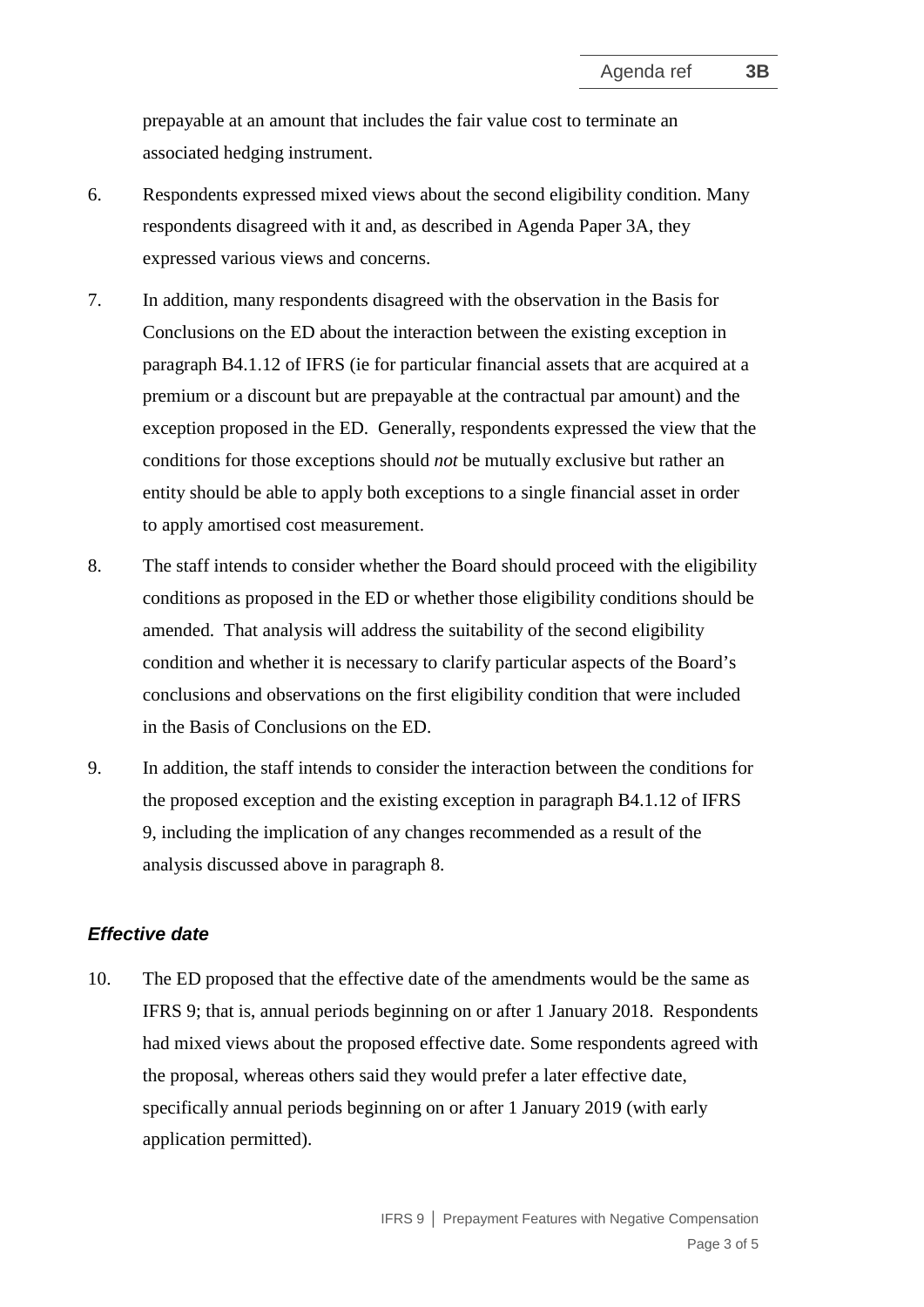11. The staff plans to consider whether the Board should proceed with the proposed effective date or whether a later effective date, with early application permitted, is more appropriate in the light of comments received.

### *Transition*

- 12. The ED proposed that the amendments would be applied retrospectively subject to a specific transition provision, if doing so is impracticable. Nearly all respondents agreed with these proposals.
- 13. However, as described in paragraphs BC30-BC31 of the Basis for Conclusions on the ED, if the effective date of the amendments is later than the effective date of IFRS 9, then there could be consequences on the transition provisions for the amendments. Some respondents who supported an effective date later than annual periods beginning on or after 1 January 2018 said that any relevant transition provisions in Section 7.2 of IFRS 9 should be available again when the amendments are first applied.
- 14. We intend to consider those consequences, in the light of the analysis of the effective date, and ask the Board whether particular transition provisions in Section 7.2 of IFRS 9 should be made available again if an entity applies the amendments after it applies IFRS 9. We will also consider whether any additional disclosures are needed in those circumstances.

#### **Conclusion**

- 15. In summary, the staff plan to consider the following issues so that they can be discussed at the July board meeting:
	- (a) Two eligibility conditions (paragraphs 4—9)
		- (i) whether the Board should proceed with the proposed eligibility conditions or whether those eligibility conditions should be amended;
		- (ii) whether particular aspects of the Board's conclusions and observations relating to the meaning of 'reasonable